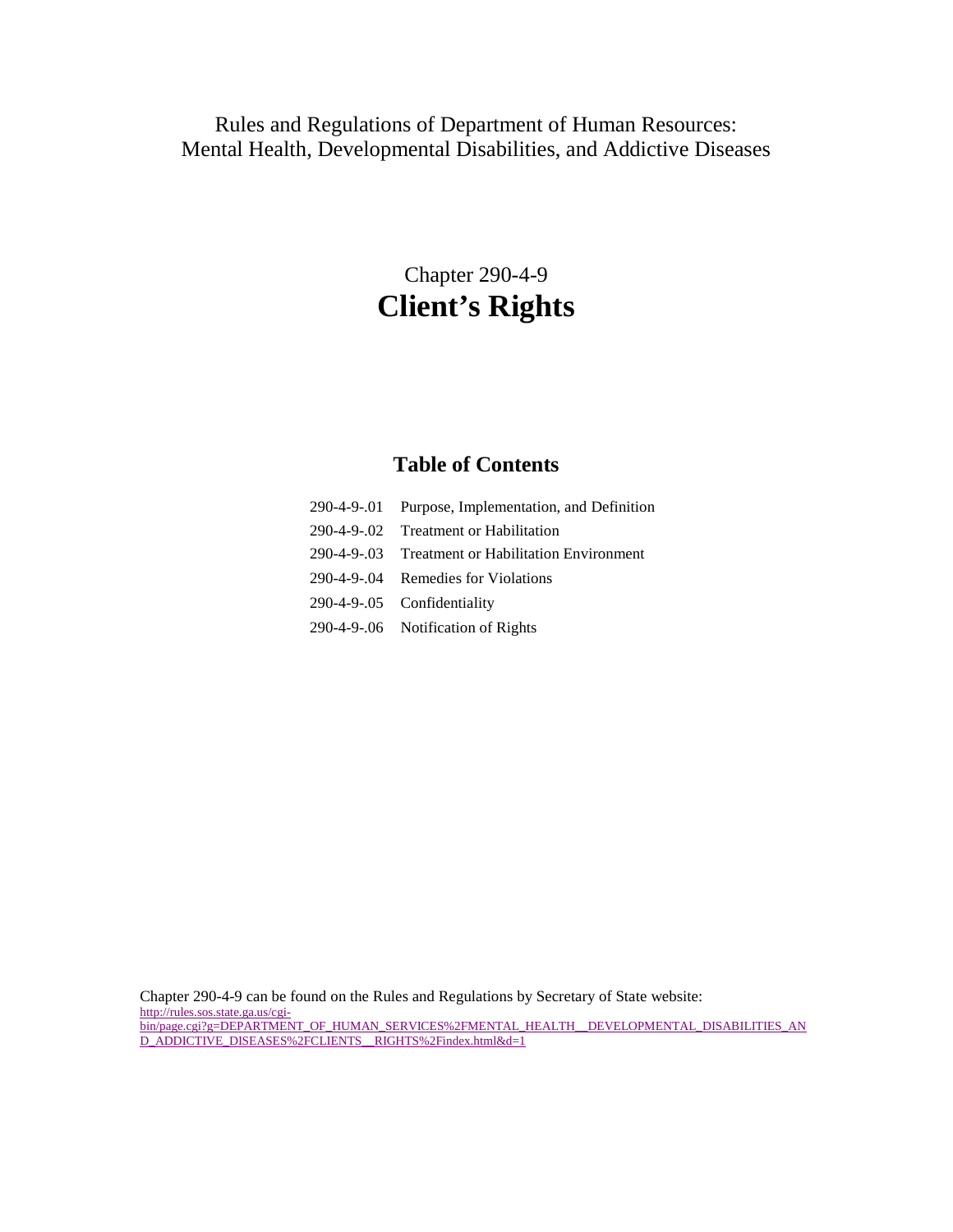#### **290-4-9-.01 Purpose, Implementation, and Definitions.**

(1) Purpose. The purpose of these regulations is to safeguard the rights of persons treated pursuant to O.C.G.A. Chapters 37-3, 37-4, 37-5, and 37-7.

(2) Applicability. These regulations shall apply to all area community mental health, mental retardation and substance abuse programs, as defined in O.C.G.A. Chapters 37-2, 37-5, and 26-5, which are operated by the Boards of Health or Community Service Boards or funded through contracts with the Boards of Health, the Regional Boards, the Community Service Boards, or the Department of Human Resources, including licensed Personal Care Homes which are under contract with the Department, Boards of Health, Regional Boards or Community Service Boards to receive clients who have mental illness, mental retardation, or are substance abusers. These regulations shall in general apply to all persons served in such programs without regard to the type or source of entry into the program. When the client is a minor or an adult with a legally appointed guardian, the regulations are applicable to that parent or guardian, with certain exceptions, as specifically stated in various parts of the regulations. For persons being served by virtue of a court order related to a criminal matter, the regulations are applicable to the extent that they do not violate the provisions of the order nor the need to provide for the safety of the individual or of others.

(3) Implementation. Each Mental Health, Mental Retardation, and Substance Abuse Program shall instruct each staff member in the contents of these regulations. Each Program shall also provide, at the beginning of each client's treatment, the client or his parent or guardian, if applicable, a written summary of the rights and remedies contained in these regulations and their applicability to him. Insofar as is possible, notifications shall be done in such a manner commensurate with the individual's abilities and capabilities of comprehension and understanding and shall be documented in the client's record. Further, prior to the restriction of any client's rights (as permitted in these regulations), a staff member shall again inform the client, or his parent or guardian if applicable, of his right to administrative complaint of that restriction, except in cases where the client's condition makes this impractical, and in such cases the client shall be informed at the time when his condition permits.

(4) Definitions. Unless a different meaning is required by the context, the following terms as used in these regulations shall have the meanings hereinafter set forth:

(a) "Abuse" means any unjustifiable intentional or grossly negligent act, exploitation or series of acts, or omission of acts by a staff member which causes physical or mental injury, or endangers the safety of a client, including but not limited to verbal abuse, assault or battery, failure to provide treatment or care, or sexual harassment;

(b) "Care" means diagnostic services; therapeutic services, including the administration of drugs; habilitation; and any other service for the treatment or habilitation of an individual pursuant to O.C.G.A. Chapters 37-2, 37-4, 37-5, and 26-5;

(c) "Chief Medical Officer" means the physician designated by the Program Director with overall responsibility for client treatment or habilitation at the facility receiving the client; (d) "Client" means any person who receives treatment or habilitation for alcohol or drug abuse, mental illness, or mental retardation pursuant to O.C.G.A. Chapters 37-2, 37-4, 37-5, and 26-5 or any person accepted for evaluation;

(e) "Court" means, in the case of an individual who is 17 years of age or older, the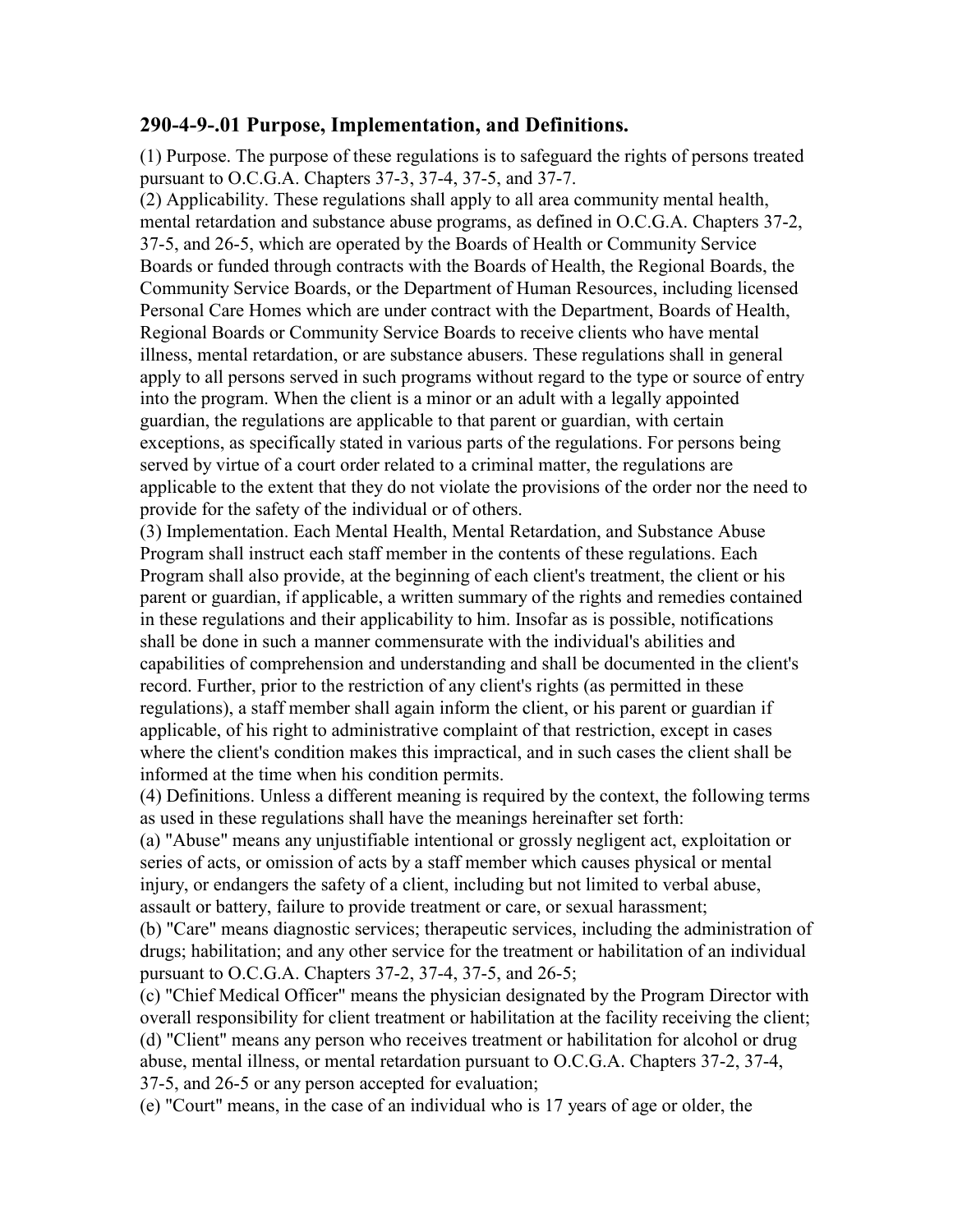probate court for the county of residence of the client or the county in which such client is found, and, in the case of an individual who is under the age of 17 years, the juvenile court for the county of residence of the client or the county in which such client is found; (f) "Department" means the Georgia Department of Human Resources and includes its duly authorized agents and designees;

(g) "Director" means the Director of the Division of Mental Health, Mental Retardation and Substance Abuse of the Department of Human Resources;

(h) "Division" means the Division of Mental Health, Mental Retardation and Substance Abuse of the Department of Human Resources;

(i) "Guardian" means an individual appointed as provided by law to be legally responsible for the person of an adult or of a minor. Whenever the word "client" is used in these regulations, a guardian is entitled to exercise the client's rights on behalf of his ward; (j) "Individualized Service/Program Plan"

1. "Individualized Service/Program Plan": An organized statement of the proposed treatment/habilitation process to guide the service provider and client throughout the duration of service at the Program.

2. Each plan shall clearly include but is not limited to:

(i) A statement of the goals or desired outcomes, based upon and related to a proper evaluation of the nature of the specific problem and the specific needs of the client, which can be reasonably expected to be achieved;

(ii) The kinds of services to be provided to obtain these goals and the frequency of services;

(iii) Identification of professional personnel who planned these services, including appropriate medical or other professional involvement by a physician;

(iv) Documentation of client involvement and, if applicable, the client's accordance with the individualized service/program plan;

(v) Compliance with the Program's written Quality Improvement Plan;

(k) "Mental Health, Mental Retardation and Substance Abuse Program (Program)" shall mean an organized program for the care and treatment of persons with mental illness, mental retardation, or individuals with an alcohol or drug dependence or addiction operated by a County Board of Health or Community Service Board or funded through contracts with a County Board of Health, Regional Board, Community Service Board or the Department of Human Resources.

(l) "Mental Health, Mental Retardation and Substance Abuse Program Director" shall mean the Director of a Mental Health, Mental Retardation and Substance Abuse Program. (m) "Physical Restraint" means any mechanical device used to restrict a person's physical movement, except for those devices which are applied for protection from accidental injury or required for the medical treatment of the client's physical condition or for supportive or corrective needs of the client. These latter devices used in such situations must be authorized and applied in compliance with the Program's policies and procedures. The use of such devices shall be documented in the client's record;

(n) "Physician" means any person duly authorized to practice medicine in this State pursuant to O.C.G.A. Chapter 43-34;

(o) "Psychologist" means any person duly authorized to practice applied psychology in this State pursuant to O.C.G.A. Chapter 43-39.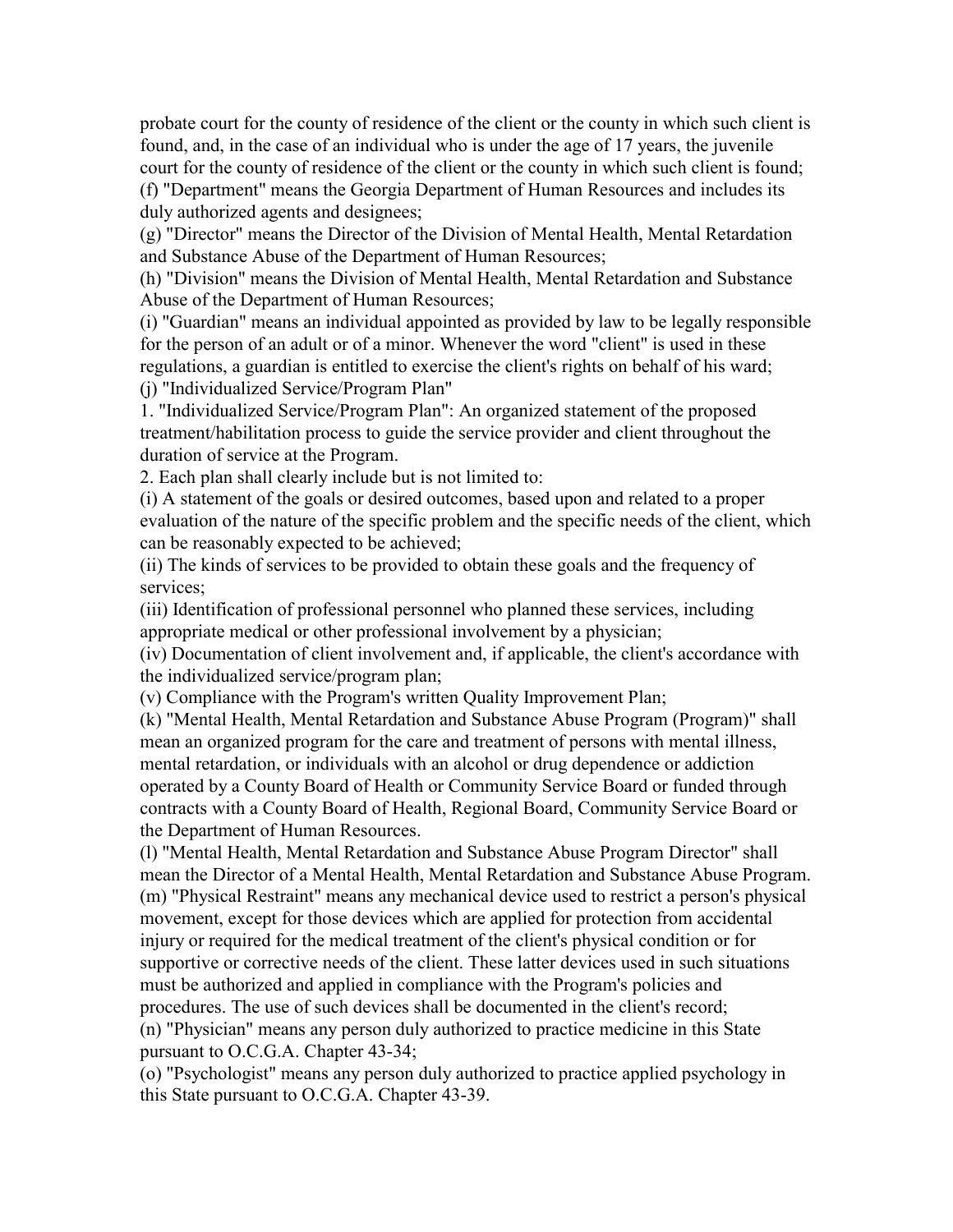(p) "Professional staff" means staff members who are psychiatrists, psychiatric nurses, physicians, social workers, clinical chaplains, psychologists, or persons who have met Division requirements for Mental Health Professional Equivalency or Mental Retardation Professional.

(q) "Quality Improvement Plan" means a written description of a clearly defined, organized program that is designed to promote quality client care through peer review and ongoing objective and systematic assessment of client care and the correction of identified problems. The plan describes the authority and responsibilities of program staff responsible for review of client's rights, mechanisms for choosing representatives from individuals served or their representatives, and individuals not otherwise affiliated with the program to serve on the Quality Improvement Clients' Rights Subcommittee;

(r) "Regional Executive Director/Designee" means the person with overall responsibility for the Mental Health, Mental Retardation and Substance Abuse Services.

(s) "Representative" means the person appointed, pursuant to section 290-4-9-.02(1)(h) of these regulations, to receive notices;

(t) "Staff member" means, for the purpose of Chapter 290-4-9 only, any person who is an employee, independent contractor, or other agent of the Department or of a County Board of Health, Regional Board or Community Service Board who provides services to persons with mental illness, mental retardation, or who are substance abusers. The use of "Staff member" in these regulations for such persons shall in no way alter the legal relationship of such persons and the Department, or subject the Department to any liability to which it is not otherwise subject;

(u) "Time-out" means a behavior modification procedure whereby a person is removed from the environment, or stimuli within the environment, which reinforces the undesired behavior which needs to be modified, and to an unlocked area where the client's movement is not restrained.

Authority O.C.G.A. Sec. 37-1-23; Chap. 37-2; 37-3, Article 6; 37-4, Article 5; 37-7, Article 6; 37-8, Article 3; 37-5; 26-5. **History.** Original Rule entitled "Purpose, Implementation and Definitions" was filed on January 9, 1987; effective January 29, 1987. **Repealed:** New Rule of same title adopted. F. Aug. 18, 1994; eff. Sept. 16, 1994, as specified by the Agency.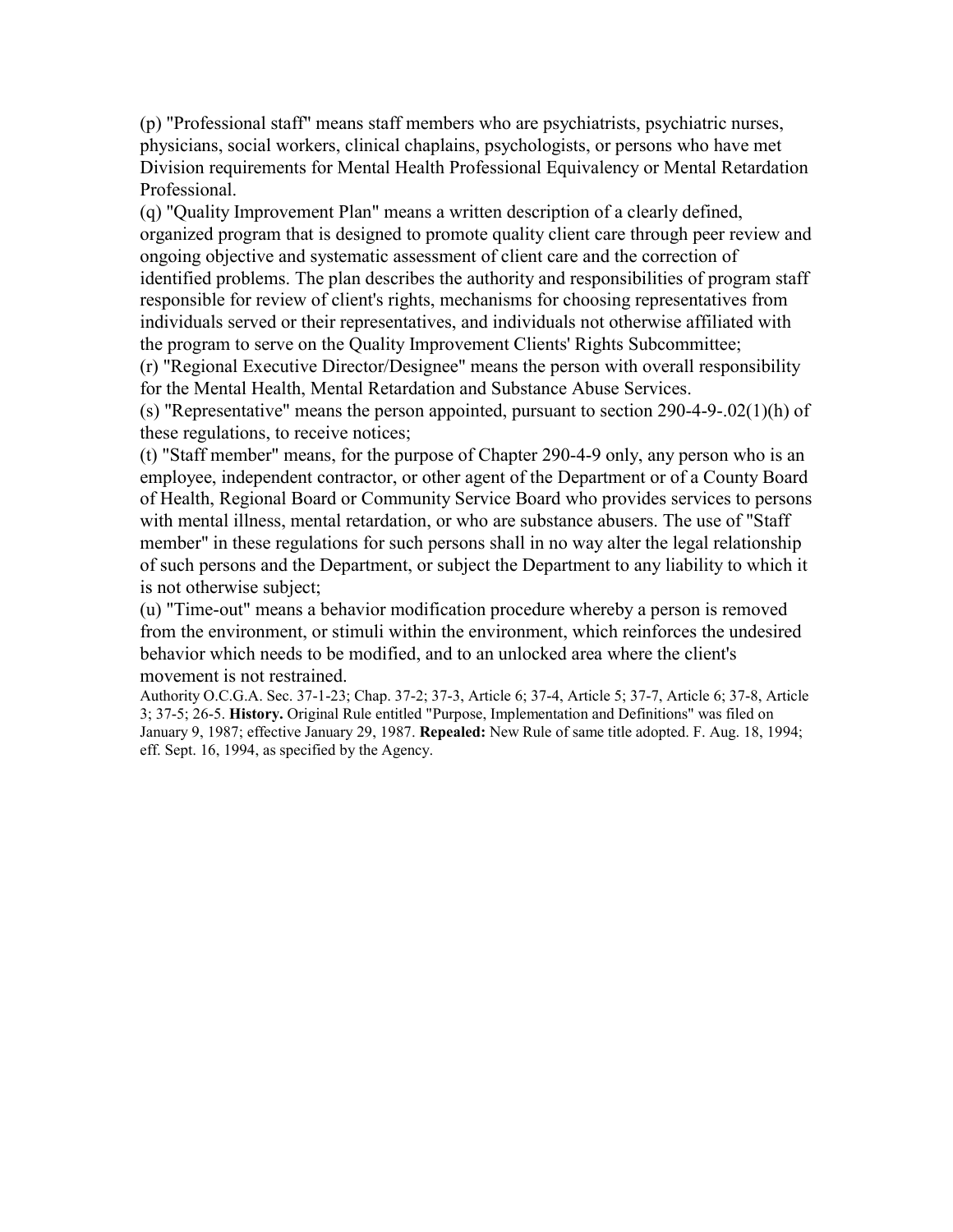### **290-4-9-.02 Treatment or Habilitation.**

(1) Appropriateness.

(a) General. Each client shall receive care that is suited to his needs in the least restrictive environment available offering appropriate care and treatment or habilitation. All clients have the right to a humane treatment or habilitation environment that affords reasonable protection from harm, exploitation or coercion. No client, whether voluntary or involuntary, shall be deprived of any civil, political, personal, or property rights or to be considered legally incompetent for any purpose without due process of law. Temporary restriction or denial or a client's rights may occur only when specific justification is documented, per these regulations. Protection of the client's well-being shall be of primary concern to all staff under all circumstances.

(b) Individual Service/Program Plans.

1. The development of an individualized service/program plan shall be governed as follows:

(i) Each client shall be evaluated and assessed by the staff as soon as possible after admission but within the time limits contained in the Community Service Board's Quality Improvement Plan or Division/Department minimum requirements, as appropriate. (ii) Each individualized service/program plan shall be reviewed at regular intervals as specified in the Community Service Board's Quality Improvement Plan or Division/Department minimum requirements, as appropriate, to determine the client's progress toward the stated goals and to determine whether the plan should be modified because of the client's present condition. These reviews should be based upon relevant

progress notes in the client's record and upon other related information.

(c) Receipt of Service (Day Services).

1. Each client shall have the right to receive prompt treatment services on a voluntary, confidential basis including:

(i) The right to care despite inability to pay;

(ii) The right to receive services in the least restrictive environment available;

(iii) The right to review and obtain copies of his service record, unless determined by the physician or such other staff as designated by the governing authority to be responsible for the client's treatment or habilitation to be contraindicated. Such determination shall be noted in the client's records along with the specific reason for any denial. A determination that a client may not review or obtain copies of his record shall expire after 30 days. Upon any new request after expiration, a new determination must be made and documented in the client's record. After any denial of his right to review or obtain copies of his record, a client may file a complaint under the procedures outlined in 290-4-9-.04. A client who is permitted to obtain copies of his record may be required to pay a reasonable fee to cover the costs of such copies.

(iv) The right to a written individualized service/program plan;

(v) The right to be involved in, to the extent possible, his own plan of care;

(vi) The right to refuse service, unless it is determined by a physician or licensed psychologist that the client is unable to care for himself, dangerous to himself or others, or mandated by a court.

(d) Receipt of Service (Residential Services).

1. Each client shall have the right to retain his own personal effects, clothing, and money.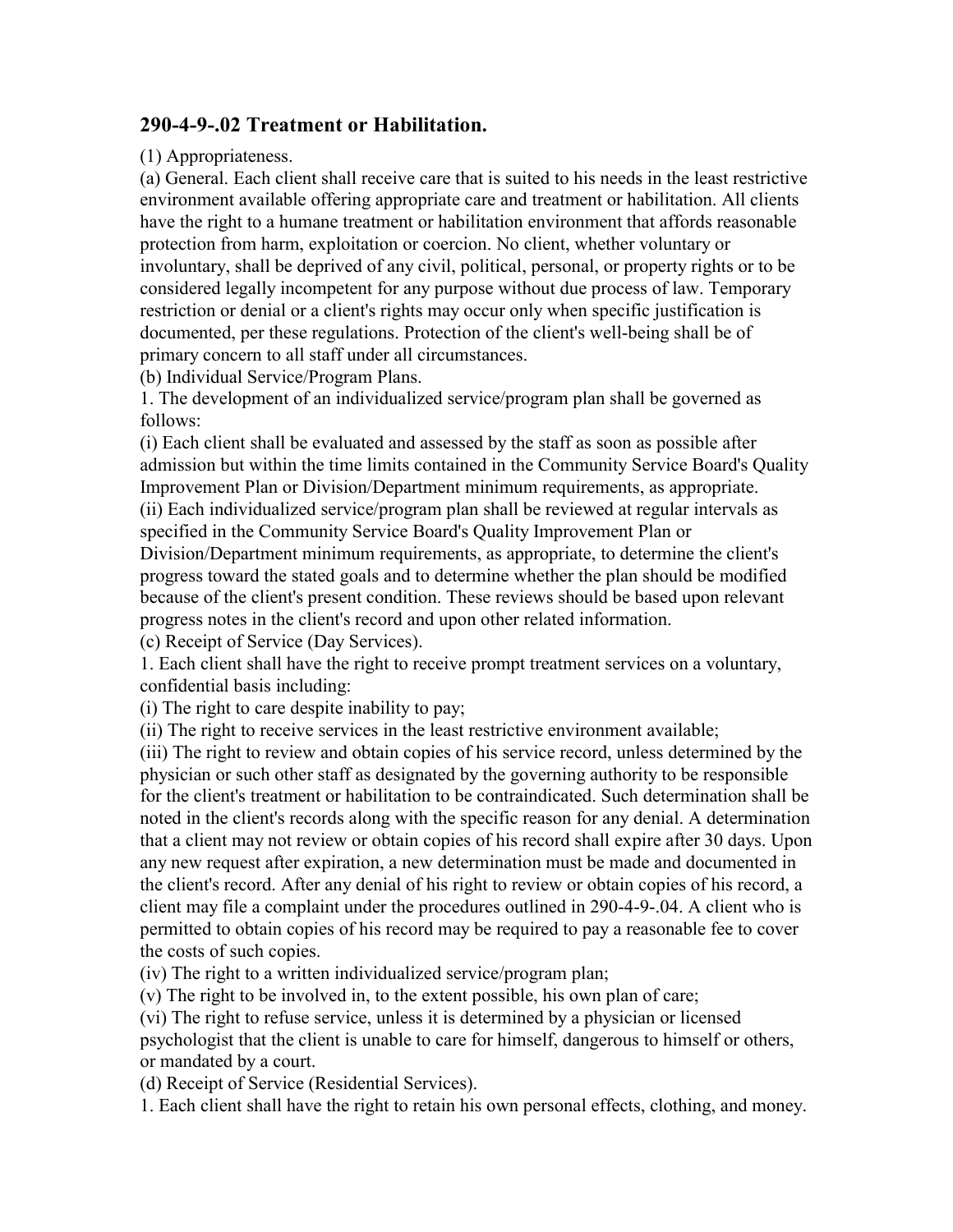2. Each client shall have the right to converse privately, have convenient and reasonable access to the telephone and mails, and to see visitors, except if denial is necessary for treatment or habilitation, as documented in the client's record by a physician or licensed psychologist.

3. Each client shall have the right to exercise the civil, political, personal, and property rights to which he is entitled.

4. Each client shall have the right to pursuit of employment, education, and religious expression.

(e) Restriction of any client's rights:

1. A client's rights may be restricted/denied only on a temporary basis and in order to protect the health and safety of the client or others;

2. If restriction, abridgement, or denial of a client's rights are instituted, other than those pursuant to  $290-4-9-02(1)(c)1(iii)$  of these regulations, the nature, extent and reason shall be entered in the client's record as a written order approved by a physician or licensed psychologist. Review of such restriction will occur in the approved treatment or habilitation review process. Any continuing denial or restriction shall be reviewed every 15 calendar days and shall be entered into the client's treatment or habilitation record. Such restriction, abridgement, denial of a right must be reviewed by the staff responsible for review of client rights as specified in the Program's Quality Improvement Plan. (f) Physical Restraints and Time-out Utilization.

1. Physical restraints shall not be used in any program governed by these rules and regulations; provided, however, that emergency receiving, evaluating and treatment facilities may use restraints in accordance with Rules and Regulations for Patients' Rights, Chapter 290-4-6. For the purposes of this subsection, those devices which restrain movement, but are applied for the protection of accidental injury or required for medical treatment of the client's physical condition or for supportive or corrective needs of the client, shall not be considered physical restraints. However, such devices used in such situations must be authorized and applied in compliance with the Program's policy and procedures. The use of such devices shall be a part of the client's Individual Service/Program Plan.

2. Time-out procedures shall be used solely for the purpose of providing effective treatment and protecting the safety of the client and other persons and shall not be used as punishment or for the convenience of staff. It shall be documented in the client's record, prior to the use of time-out procedures, that less restrictive methods of modifying the problem behavior have been systematically tried and found to be ineffective.

3. The use of time-out shall be governed as follows:

(i) Every use of time-out shall be under the supervision and observation of the Program's professional staff and limited to no more than 15 minutes per episode.

(ii) Every use of time-out shall be conducted in a unlocked well lighted, heated or cooled, ventilated area with a means of observation available. The area(s) to be used for time-out shall be identified in the Program's policy and procedure for time-out utilization.

(iii) Every use of time-out shall be documented in the client's record. Such documentation shall include but is not limited to:

(I) the reasons and justification for time-out utilization;

(II) the signature of the person authorizing the time-out.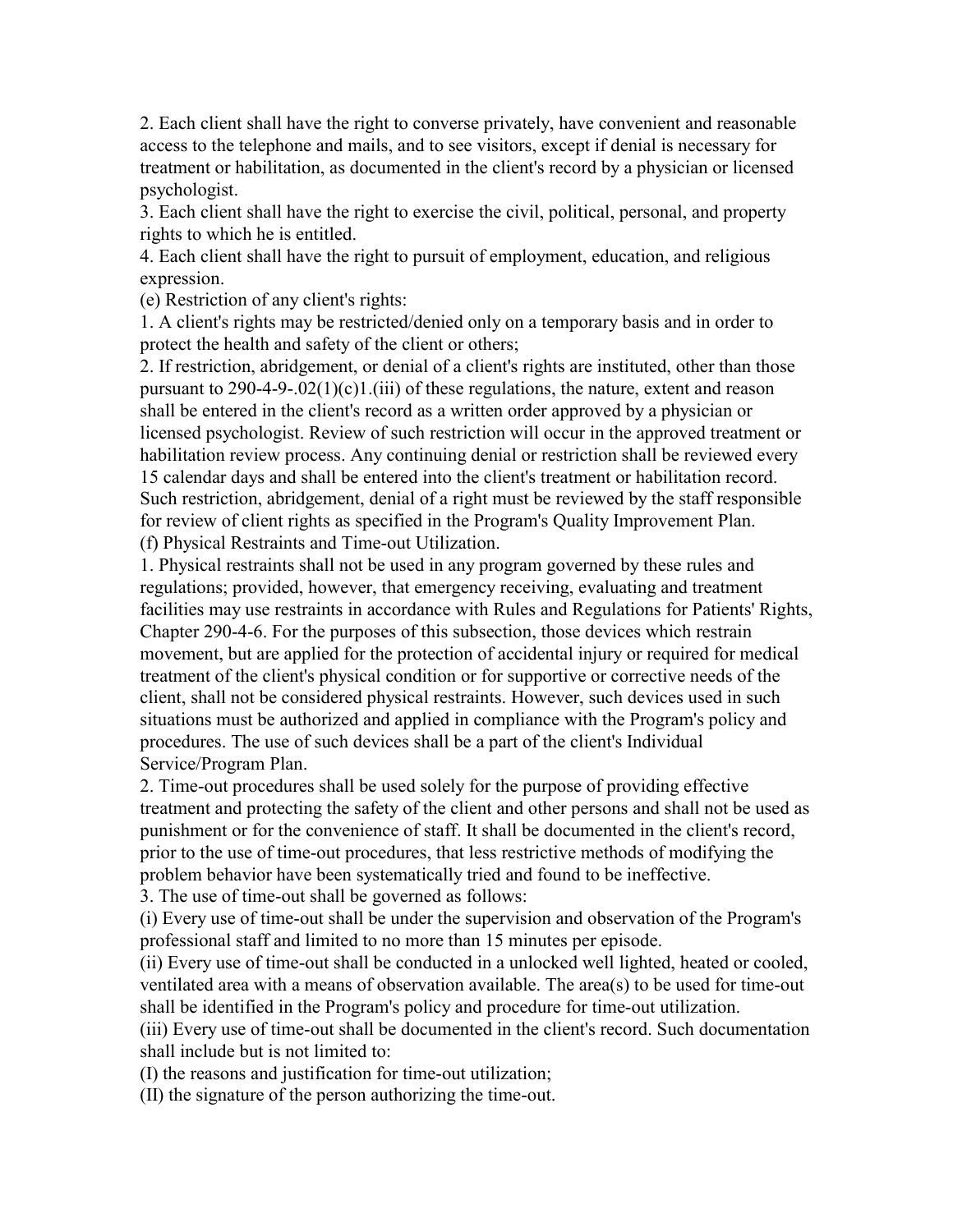(g) Medications.

1. The attending physician is responsible for assuring, and documenting in the client's record, that the benefits, side effects, and risks of psychotropic medication are explained to the individual, commensurate with the individual's abilities of comprehension and understanding.

2. All medications shall be administered or prescribed solely for the purpose of providing effective treatment or habilitation and/or protecting the safety of the client and other persons and shall not be used as punishment or for the convenience of staff.

3. If not judicially declared incompetent, all adults shall give signed consent to the administration of medication. If an adult client has been judicially determined to be incompetent to give signed consent or to make decisions of a similar nature, signed consent to the administration of medication shall be obtained from the client's guardian with capacity to make such decision. If the client is a minor, such signed consent shall be obtained from the minor's parent or legal guardian.

4. Only in cases of emergency, where the physician determines that immediate intervention is necessary to prevent the death of or serious consequences to a client and where delay in obtaining signed consent would be unsafe for the client or others then immediate essential intervention may be administered without the consent of the client or other person. In such emergency cases, a record of the determination of the physician shall be entered into the client's record, and this will be the prior consent for such intervention. An attempt to expeditiously resolve the emergency situation must then be demonstrated.

(h) Participation of representatives for persons ordered to receive involuntary outpatient treatment at a mental health center on an outpatient basis is governed by the Rules of the Department of Human Resources Rule 290-4-6-.02(3).

Authority O.C.G.A. Chap. 37-2; 37-3, Article 6; 37-4, Article 5; 37-7, Article 6; 37-8, Article 2; 37-5; 26-5. **History.** Original Rule entitled "Treatment of Habilitation" was filed on January 9, 1987; effective January 29, 1987. **Repealed:** New Rule of same title adopted. F. Aug. 18, 1994; eff. Sept. 16, 1994, as specified by the Agency.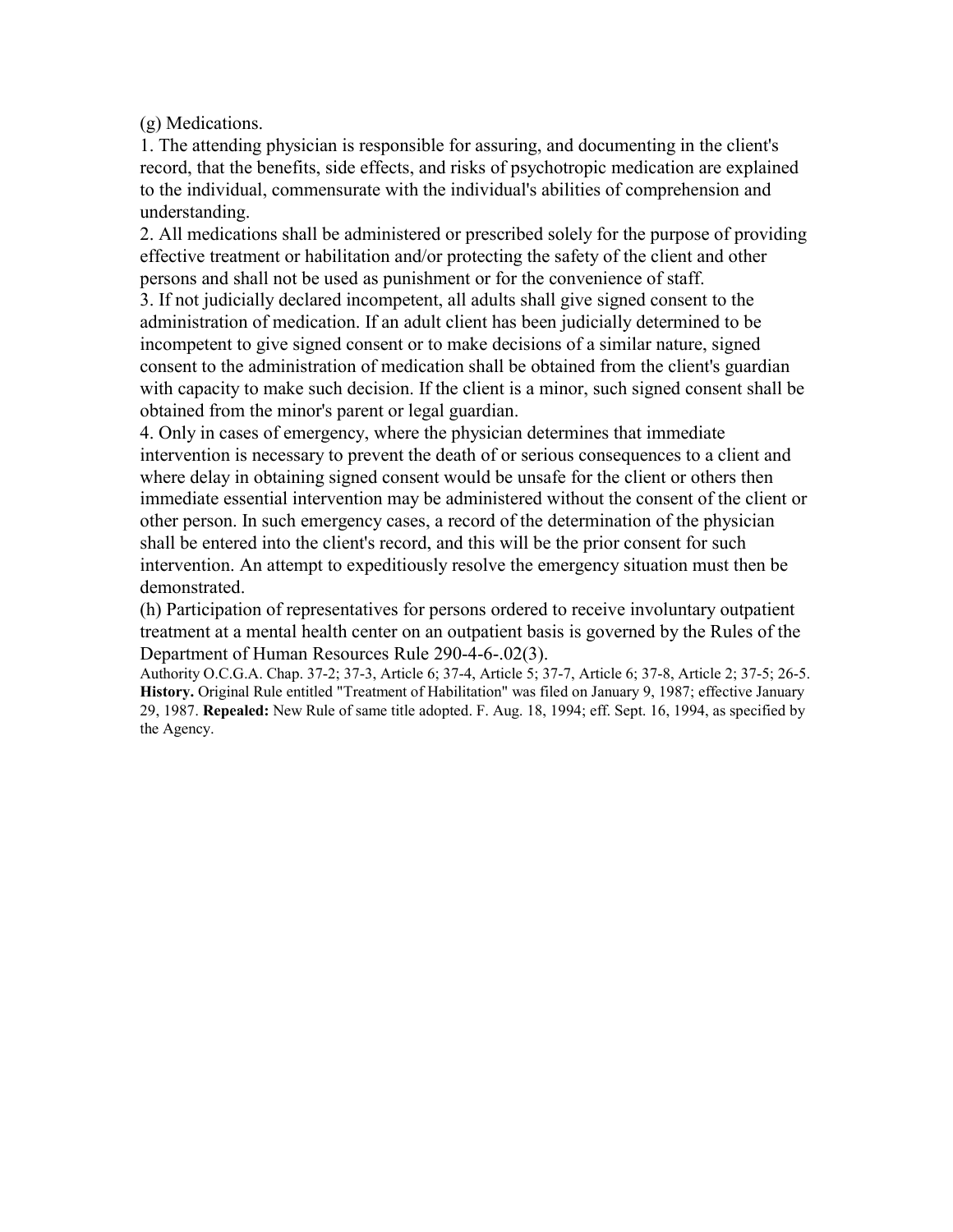#### **290-4-9-.03 Treatment or Habilitation Environment.**

(1) General. The individual dignity of each client shall be respected at all times and upon all occasions. The provision of all services shall be offered in an environment, which is designed to assure the health and safety of all clients.

(2) Abuse and Sexual Activity.

(a) Abuse of any client is prohibited. A staff member shall use force only if necessary to prevent a client from threatening imminent harm or committing harm to himself or others. Such force as may be needed to prevent a client from threatening imminent harm or committing harm to self, staff, or others shall not constitute abuse. An incident report of such activity shall be filed with the Program Director and with the Clients' Rights program staff.

(b) No staff member shall engage in any sort of sexual activity with any client, or allow sexual activity between or among clients while the client remains under the care or supervision within a program operated or contracted by a County Board of Health, Regional Board, Community Service Board or the Department.

(c) No staff member shall abuse any client through physical or verbal attack, exploitation, or coercion.

(d) A staff member who witnesses an incident of such abuse or sexual activity shall report the incident to the Program Director within 24 hours, and to the Program Clients' Rights staff as specified in the Program's Quality Improvement Plan as soon as possible, which staff shall notify the Personal Advocacy Unit of the Division within 5 working days. Upon receiving such a report, the Program Clients' Rights Subcommittee shall assist the reporting staff or the client (or his guardian or parent, if applicable) in initiating a complaint pursuant to Section 290-4-9-.04 of these regulations. If the Program Director has reasonable cause to believe that the incident constitutes criminal conduct, he shall notify the Regional Executive Director. If the Regional Executive Director concurs, he shall report the incident to the appropriate law enforcement agency. A staff member who fails to comply with the applicable requirements of this Section 290-4-9-.03(2) shall be subject to adverse action in accordance with personnel procedures of the Department or the governing authority.

(e) If a staff member of a program has reasonable cause to believe that a parent or caretaker of a minor has inflicted physical injuries other than by accident, has neglected, exploited sexually or assaulted the child, then the staff member shall notify the program's director or his delegate who in turn shall report the allegation to the appropriate County Department of Family and Children Services by telephone, as soon as possible, followed by a written report. The report shall include the names of the parent(s) or caretaker(s), the name of the client, his age, nature and extent of injuries including evidence of previous injuries and other pertinent information on the cause of injury and the identity of the perpetrator. Abuse or neglect of adult clients shall be reported in accordance with the provisions of O.C.G.A. 30-5-1 through 30-5-8.

Authority O.C.G.A. Chap. 37-2; 37-3, Article 6, Part 2; 37-4, Article 4, Part 2; 37-7, Article 6, Part 2; 37-8, Article 2; 37-5; 26-5; Secs. 19-7-5; 30-5-1, et seq. **History.** Original Rule entitled "Treatment of Habilitation Environment" was filed on January 9, 1987; effective January 29, 1987. **Repealed:** New Rule of same title adopted. F. Aug. 18, 1994; eff. Sept. 16, 1994, as specified by the Agency.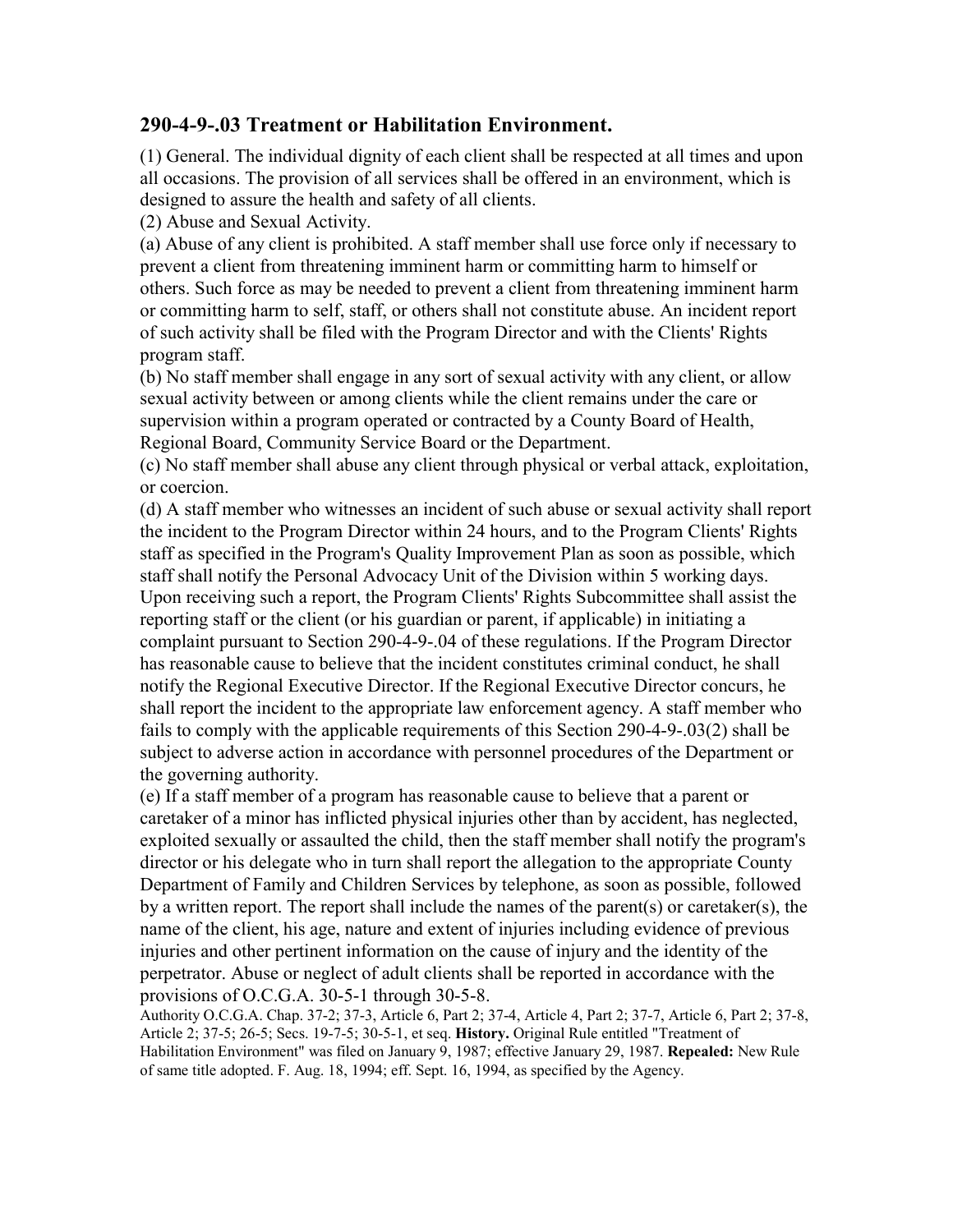#### **290-4-9-.04 Remedies for Violations.**

(1) Complaint Procedures. Any client (or his guardian or parent of a minor client, if applicable) or his representative or any staff member may file a complaint alleging that a client's rights under these regulations or other applicable law have been violated by staff members or persons under their control. Such complaints shall be governed by the procedure established in this Section 290-4-9-.04. A person who considers filing such a complaint is encouraged to resolve the matter informally by discussing it first with the staff members or other persons involved or Program Clients' Rights staff as specified in the Program's Quality Improvement Plan. The client is not required to use the procedures established by this Section 290-4-9-.04 in lieu of other available remedies, including the right to directly contact the Personal Advocacy Unit at the Division of Mental Health and Mental Retardation and Substance Abuse or to submit a written complaint to the Regional Executive Director or Program Director or Governor's Advisory Council as provided in O.C.G.A. Chapter 37-2-4.

(a) General. In order to ensure that such internal quality improvement investigations and monitoring activities are completed fully and in an in-depth manner, to encourage candid evaluations, and to ensure that adequate corrective action is taken in all cases, review actions taken and documentation made in furtherance of this Section 290-4-9-.04 shall remain confidential.

(b) Client complaint procedures in Programs funded directly or indirectly by the Department shall be governed as follows:

1. Each Program Director shall appoint a Clients' Rights Subcommittee to review the rights of the clients receiving services from programs contracted by the Department, a Regional Board, or a Community Service Board either directly or indirectly. The Clients' Rights Subcommittee functions as a part of the program's ongoing quality improvement program, as described in the Program's Quality Improvement Plan.

(i) The Clients' Rights Subcommittee staff is chosen from those staff responsible for the Program's Quality Improvement peer review system; and is a subcommittee of the Quality Improvement Committee. Members shall be composed primarily of professional staff and shall also include a service consumer or his representative or person not otherwise affiliated with the program.

(ii) The Clients' Rights Subcommittee shall have the authority to investigate complaints, use whatever means are available and appropriate to resolve complaints, and consult with Program management on the development of policies and procedures to safeguard the rights of clients served in the Program.

(iii) The Quality Improvement Clients' Rights Subcommittees in the Programs conduct their activities under the auspices of the Program Quality Improvement Committee, and all reports will be channeled through the Quality Improvement Committee to the appropriate Program Director/designee for appropriate corrective action. A copy of all reports will also be channeled to the Division Quality Improvement Committee through the Division Personal Advocacy Unit.

(2) First Step.

(a) The complaint shall be filed with the Clients' Rights Subcommittee of the client's Program, and it may be filed on a form provided by the Program. If the client states the complaint orally, specific assistance should be given in proceeding with the complaint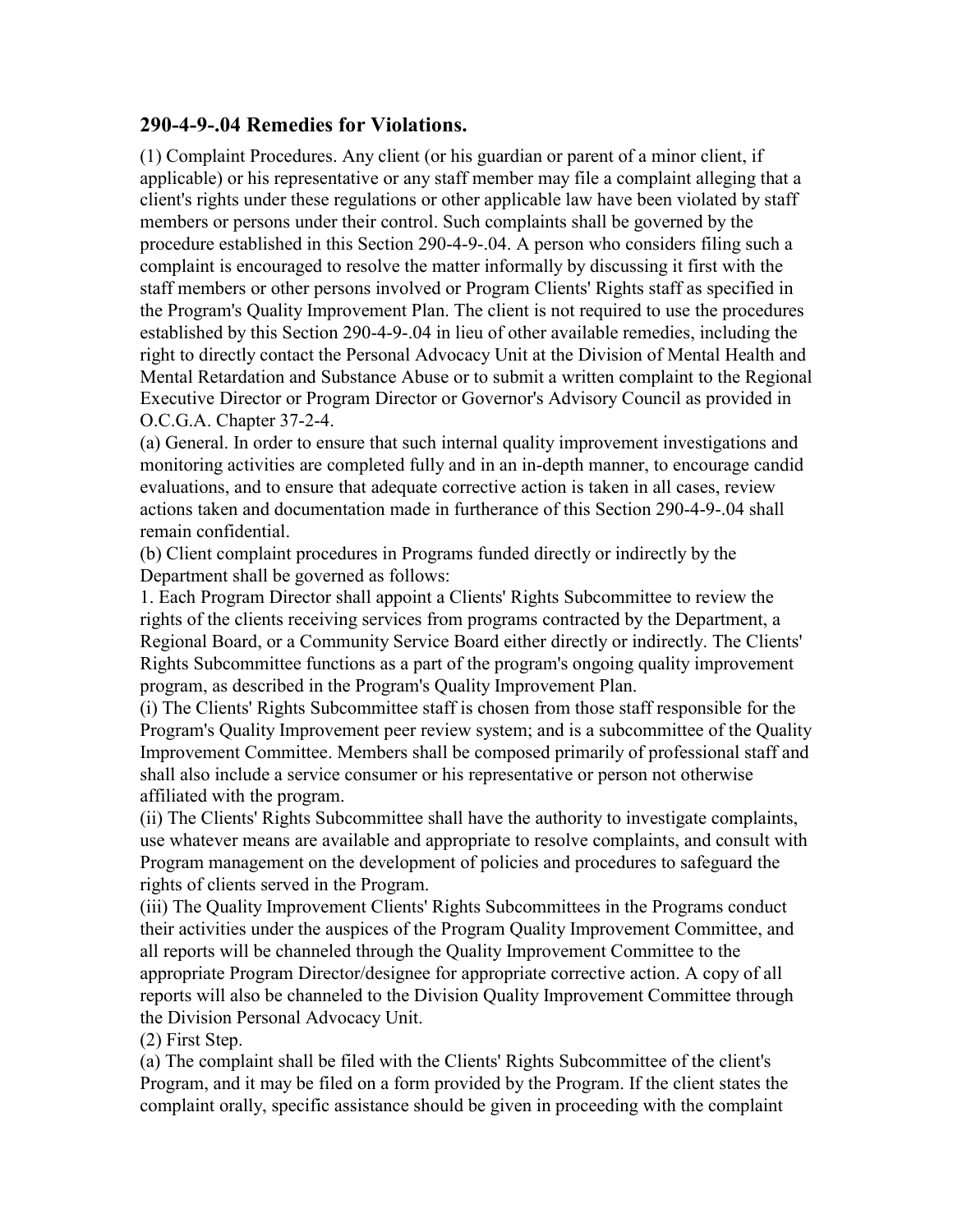and completing the form. Complaints may be made by telephone to clients' rights staff persons, who will complete the form. Staff members whose alleged conduct gave rise to the complaint may be informed of the complaint.

(b) As soon as possible, but within seven working days after the complaint is filed, the Clients' Rights Subcommittee shall investigate the complaint, resolve it if possible, complete a disposition report, and file it with the Quality Improvement Committee's records. If after interviewing the complainant, however, it is found that the complaint does not state an allegation that, if true, would constitute a violation of these regulations or other applicable law, the complaint may be rejected in writing. In cases of such rejection, the original of the rejection notice shall be filed in the Quality Improvement Committee's records, and a copy shall be sent to the complainant. In all investigated complaints, the staff shall employ the investigatory method deemed most suitable to determine the facts. This method may include, but is not limited to, personal interviews, telephone calls, review of documents, and correspondence. The Quality Improvement Committee and its designees shall have access to all files, documents, records, and personnel of the Program deemed by the Committee to be relevant to its investigation. The Committee shall resolve the complaint through mediation and conciliation whenever possible. The client whose rights are alleged to have been violated or someone in his behalf may appear before the committee.

(c) The Program's Quality Improvement Committee shall complete a brief disposition report on each investigated complaint and forward it to the Program Director for approval. The report shall state the parties involved, the gist of the complaint, and whether the complaint was resolved or not. The original report shall be filed on forms provided by the Division in the Committee records, and a copy shall be sent to the Regional Executive Director, the Director of the Program, and to the Division Quality Improvement Committee through the Personal Advocacy Unit. The complainant shall be notified of the action taken by the Committee.

#### (3) Second Step.

(a) If the complaint is rejected or is not resolved by the Committee to the satisfaction of the client (or his guardian or parent of a minor client, if applicable) or the complainant, either the client (or his guardian or parent of a minor client, if applicable) or the complainant may file with the Program Director a written request for a review of the complaint. The request shall be filed no later than 15 working days after the person filing the request receives a copy of the rejection notice or the disposition report of the Committee, which report includes notice of the necessity to file for review within 15 working days. The Program Director may reject the request in writing without a review if either the complaint or the request for review is not filed in a timely fashion, or if the complaint does not state an allegation that, if true, would constitute a violation of these regulations or other applicable law. The original of the rejection shall be filed in the Program Director's records, and a copy shall be sent to the complainant and to the Regional Executive Director. In all other cases, the Program Director shall designate a staff member who is a member of the Quality Improvement Committee and has no connection with the complaint to conduct a review of the complaint.

(b) The person conducting the review of the complaint shall review all reports and documents which were utilized in Section 290-4-9-.04(2). In addition, the reviewer may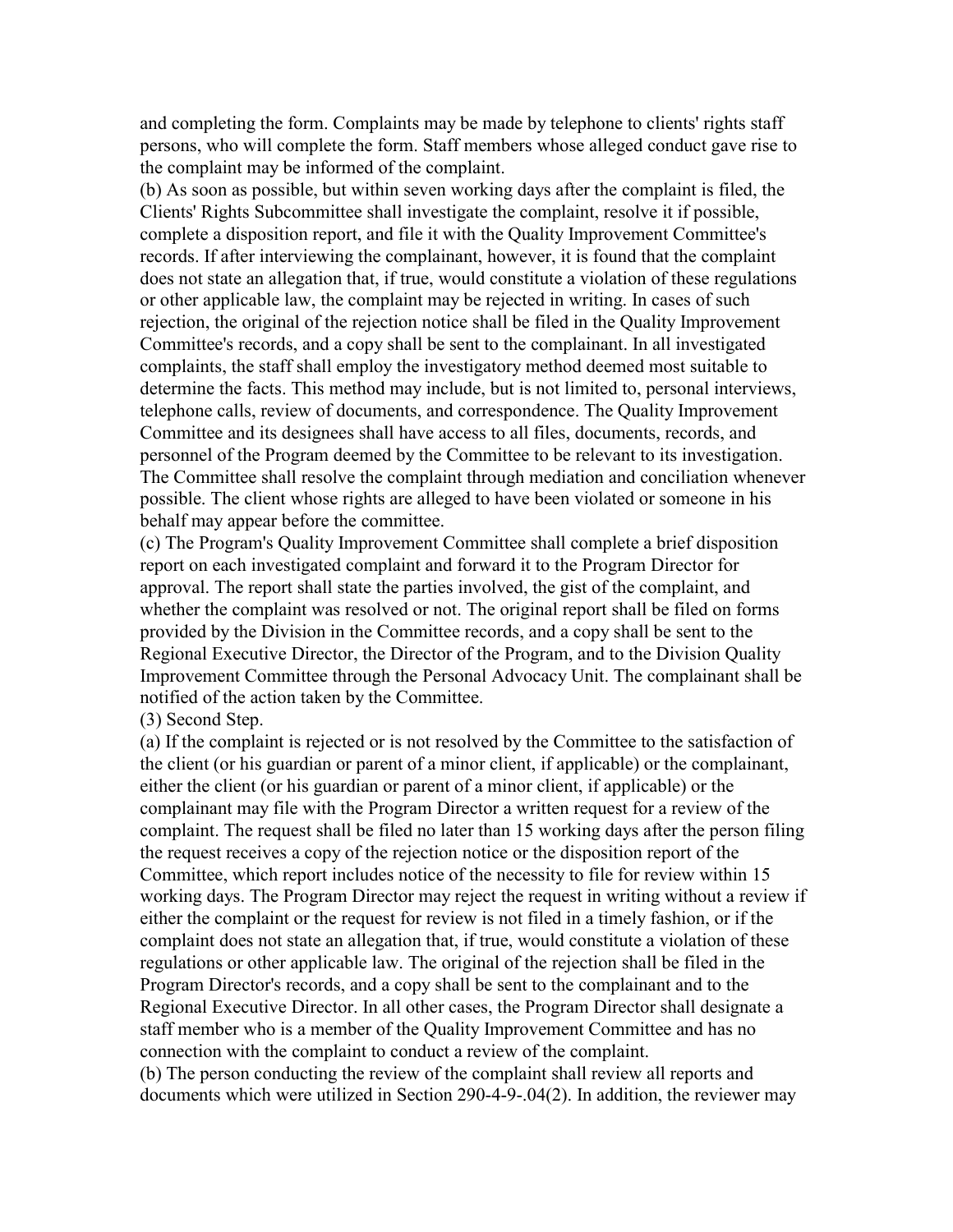interview any person who may have information related to the complaint. The complainant, shall be given an opportunity to discuss the complaint directly with the reviewer and present any information relevant to the complaint. Any staff member(s) whose alleged conduct gave rise to the complaint shall also be given an opportunity to discuss the complaint with the reviewer and present any information relevant to the complaint. This review process is designed to be an informal process and not a formal hearing. The reviewer shall document his findings. The review shall be completed as soon as possible, but within 10 working days after the request for review is filed. (c) Within five working days after the conclusion of the review, the reviewer shall submit to the Program Director a written report of the review. The report shall contain a list of the pertinent provisions of these regulations or other applicable law, and a recommendation for disposition. Within three working days after receiving the reviewer's report, the Program Director shall issue a written decision disposing of the complaint. The Program Director's decision, in addition to the disposition, may incorporate by reference those lists contained in the reviewers report. In this decision, the Program Director may accept, reject, or modify the reviewer's recommendation, or he may return the case to the reviewer for further proceedings. If the Program Director returns the case to the reviewer, the Program Director shall specify the matters to be addressed in the further proceedings and shall specify the period within which those proceedings shall be concluded. In no event shall the period for completing the further proceedings, including the reviewer's submission of an additional report to the Program Director and the Program Director's issuance of a decision, exceed 10 working days. The original of the Program Director's decision shall be filed on forms provided by the Division in the Program Director's records, and a copy shall be sent to the Regional Executive Director, to the complainant, and the Division Quality Improvement Committee through the Division Personal Advocacy Unit.

(4) Third Step.

(a) The client (or his guardian or parent of minor client, if applicable) or the complainant may appeal the Program Director's rejection or other decision by filing a written request for review with the Regional Executive Director or his/her designee. The request for review shall be filed no later than 10 working days after the person filing the request receives a copy of the Program Director's rejection or other decision. Upon the filing of such a request, the Program Director shall be notified, and the Program Director shall immediately transmit to the Regional Executive Director a copy of the Program Director's rejection or decision, together with a copy of the reviewer's recommendations, the Program Director's decision, and other documents utilized in the review, if any. (b) Within 10 working days of the filing of the request for review the Regional Executive Director, or his/her designee, shall issue a decision disposing of the appeal. The Regional Executive Director may reject the request in writing without a review if either the complaint or the request for review is not filed in a timely fashion, or if the complaint does not state an allegation that, if true, would constitute a violation of these regulations or other applicable law. The original of the rejection shall be filed in the Regional Executive Director's records and a copy sent to the complainant. In all other cases, the Regional Executive Director shall review the pertinent facts, reports, and reviews which were in Section 290-4-9-.04(2) and 290-4-9-.04(3), and issue a written decision disposing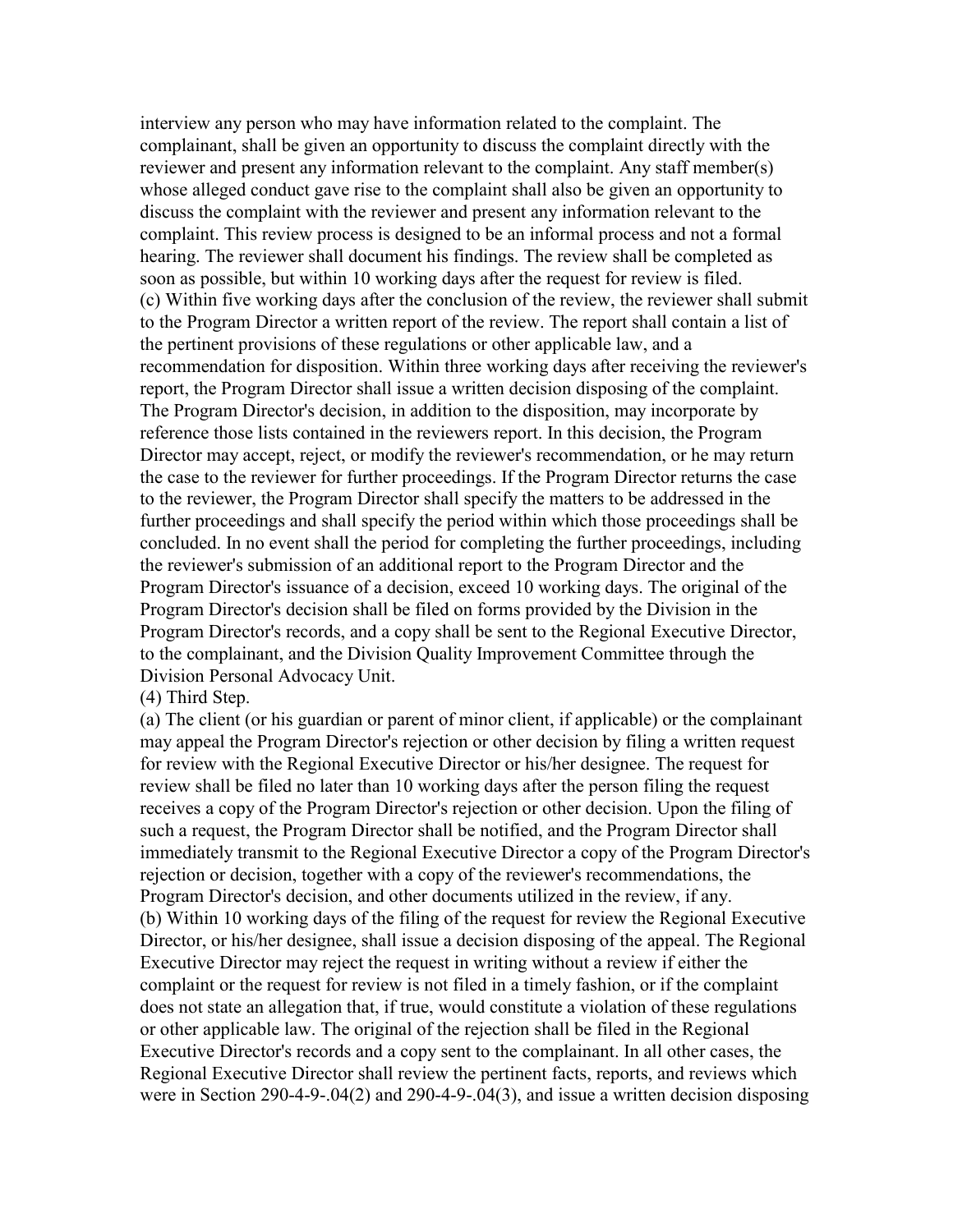of the complaint. The original of the Regional Executive Director's decision shall be filed on forms provided by the Division in the Regional Executive Director's records, and a copy shall be sent to the complainant and to the Division Quality Improvement Committee through the Division Personal Advocacy Unit.

(5) Fourth Step.

(a) The client (or his guardian or parent of a minor client, if applicable) or the complainant may appeal the Regional Executive Director's rejection or other decision by filing a written request for review with the Director of the Division of Mental Health, Mental Retardation and Substance Abuse. The request for review shall be filed no later than 10 working days after the person filing the request receives a copy of the Regional Executive Director's rejection or other decision. Upon the filing of such a request, the Regional Executive Director shall be notified, and the Regional Executive Director shall immediately transmit to the Director a copy of the Regional Executive Director's rejection or decision, together with a copy of the previous reviewer's recommendations, the Program Director's decision, and other documents utilized in the review, if any. (b) Within 10 working days of the filing of the request for review; the Director or his designee shall issue a decision disposing of the appeal. This decision of the Director or his designee shall be based upon a review of the request for review and the documents forwarded by the Regional Executive Director; no evidentiary hearing shall be conducted by the Director or his designee. In the decision, the Director or his designee, may affirm, reverse, or modify the Regional Executive Director's rejection or other decision, or he may return the case to the Regional Executive Director for further proceedings. If the Director or his designee returns the case to the Regional Executive Director, the Director or his designee shall specify the matters to be addressed in the further proceedings and shall specify the period within which those proceedings shall be concluded. In no event shall the period for completing the further proceedings, including the reviewer's submission of an additional report, the Regional Executive Director's issuance of another rejection or other decision, and the Director's or his designee's issuance of a decision, exceed 14 working days. The original of the Director's or his designee's decision shall be filed in the Director's records, and copies shall be sent to the Regional Executive Director and to the complainant. The decision of the Director shall be final. (6) General Provisions.

(a) Whenever the Program's Clients' Rights staff or the Division's Personal Advocacy Unit becomes aware of a situation that appears to require immediate action to protect the welfare and safety of any client, the Program's Clients' Rights staff or the Personal Advocacy Unit shall immediately notify the nearest available staff member with authority to correct the situation.

(b) In any situation that requires immediate action to protect a client's welfare or safety, the Regional Executive Director may be notified instead. If adequate corrective action is not taken by that staff member, the Clients' Rights staff or the Personal Advocacy Unit shall immediately notify the Regional Executive Director, or, if necessary, the Division Director or the Commissioner of the Department.

(c) No person shall be subject to any form of discipline or reprisal solely because he has sought a remedy through or participated in the procedures established by this Section 290-4-9-.04.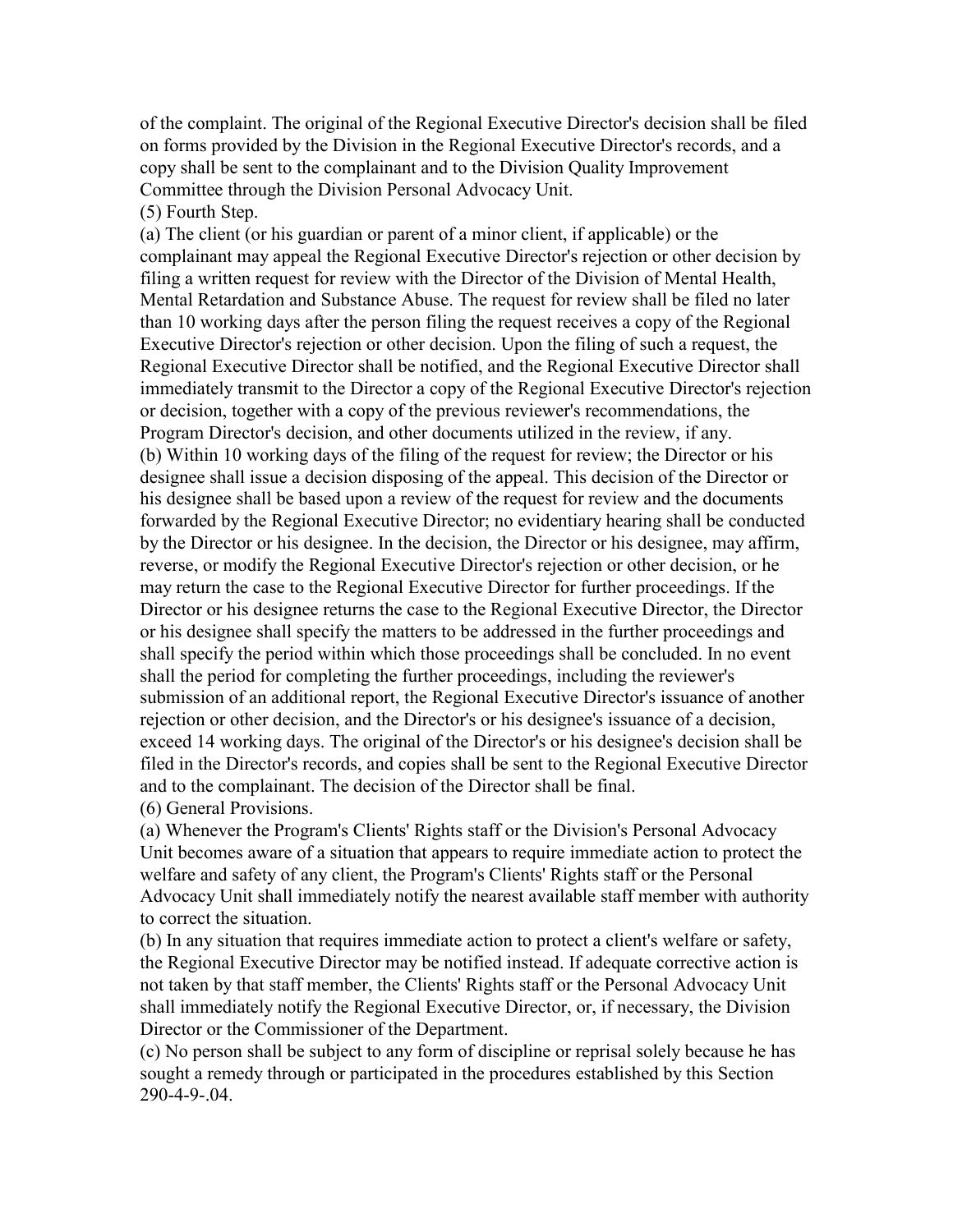(d) Obstruction of the investigation or disposition of a complaint by any person shall be reported to the Program Director, who shall take action to eliminate the obstruction. Staff members are subject to adverse action for engaging in such obstruction, in accordance with personnel procedures of the Department or the personnel procedures of the governing authority.

(e) Time limits designated in this Section 290-4-9-.04 may be extended by the decision maker at each step for good cause only.

(f) This complaint procedure does not replace or invalidate any other Department policy or procedure pertaining to reporting requirements, disciplinary matters, or the like. (g) Staff members who are involved in a complaint shall not be involved in the processing of that complaint.

Authority O.C.G.A. Chap. 37-2; Secs. 37-1-20; 37-1-22; 37-3-149; 37-4-109; 37-7-149. **History.** Original Rule entitled "Remedies for Violations" was filed on January 9, 1987; effective January 29, 1987. **Repealed:** New Rule of same title adopted. F. Aug. 18, 1994; eff. Sept. 16, 1994, as specified by the Agency.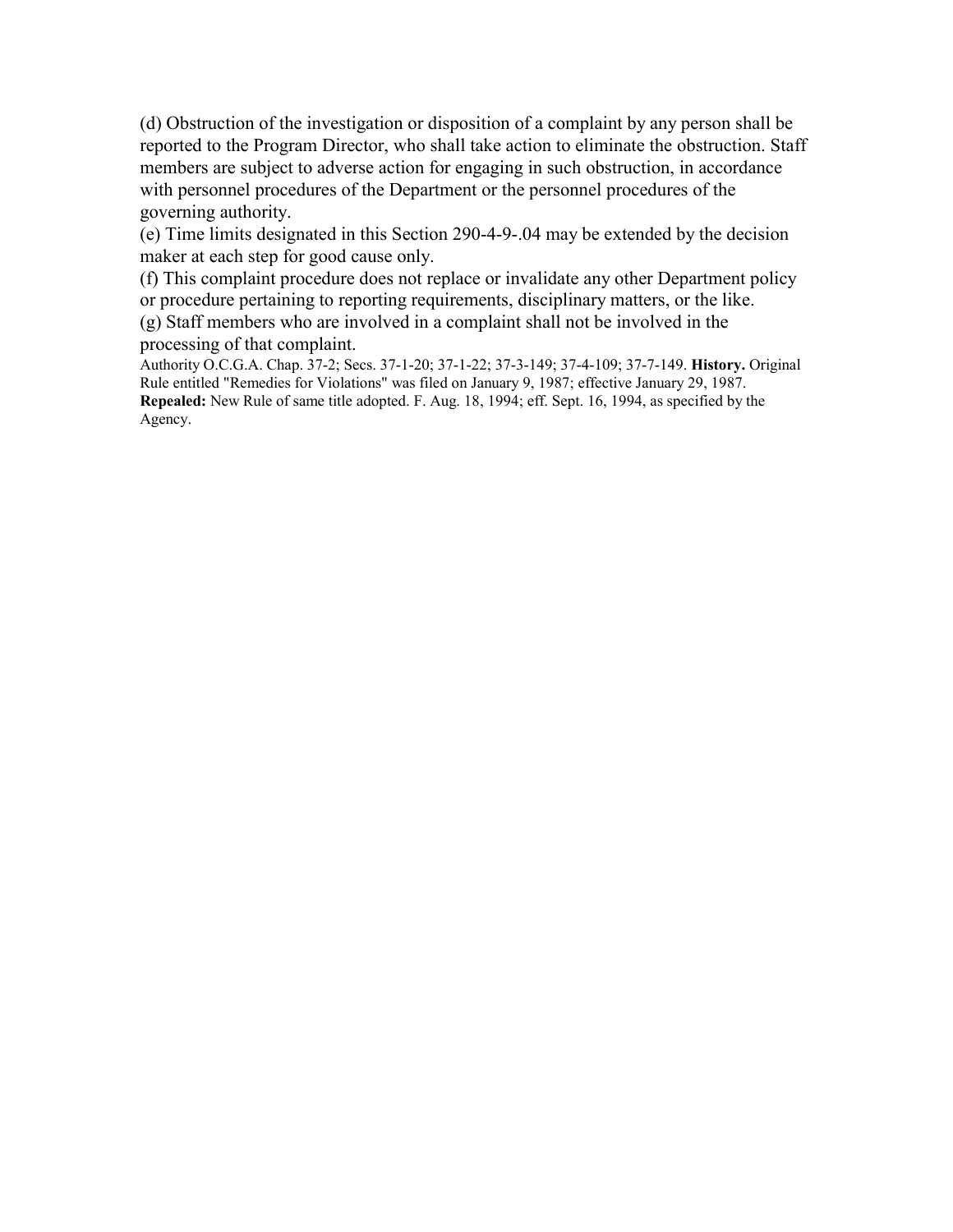#### **290-4-9-.05 Confidentiality.**

(1) A service record for each client shall be maintained. The record shall include data pertaining to admission and such other information as may be required under regulations and standards of the Department. The service record shall not be a public record and no part of it shall be released except:

(a) Service records of clients treated for alcohol and drug abuse shall be maintained in accordance with Volume 42 of the Code of Federal Regulations 42, Part 2,

"Confidentiality of Alcohol and Drug Abuse Patient Records," as now or hereafter amended. Volume 42 of the Code of Federal Regulations Part 2 and O.C.G.A. 37-7-166 control the disclosure provisions for clients treated for alcohol and drug abuse;

(b) When the chief medical officer of the Program where the record is kept deems it essential for continued treatment or habilitation, a copy of the record or parts thereof may be released upon consent of the client to physicians or licensed applied psychologists when and as necessary for the treatment of or habilitation of the client;

(c) A copy of the record may be released to any person or entity as designated in writing by the client or, if appropriate, the parent of a minor, the legal guardian of an adult or minor, or a person to whom legal custody of a minor patient has been given by order of a court;

(d) When a client is admitted to a Program, a copy of the record or information contained in the record from another facility, community program, or a private practitioner may be released to the admitting Program. When the service/program plan of a client involves transfer of that client to another Program or hospital, a copy of the record or information contained in the record may be released to that Program or hospital;

(e) A copy of the record or any part thereof may be disclosed to any employee or staff member of the Program when it is necessary for the proper treatment of the client;

(f) A copy of the record shall be released to the client's attorney if the attorney so requests and the client, or the client's legal guardian, consents to the release;

(g) In a bona fide medical emergency, as determined by a physician treating the client, the chief medical officer may release a copy of the record to the treating physician or to the client's psychologist;

(h) The record shall be produced by the entity having custody thereof at any hearing held under O.C.G.A. Chapters 37-1, 37-3, 37-4, 37-5, or 37-7 at the request of the client, the client's legal guardian, or the client's attorney;

(i) A copy of the record shall be produced in response to a valid subpoena or order of any court of competent jurisdiction, except for matters privileged under the laws of this State; provided, however, that disclosure of alcohol abuse or drug abuse client information shall be produced in response to a court order issued by a court of competent jurisdiction pursuant to a full and fair show cause hearing;

(j) Notwithstanding any other provision of law to the contrary, a law enforcement officer in the course of a criminal investigation may be informed whether a person with mental illness or mental retardation is or has been a client in a Program as well as the client's current address, if known; provided, however, that disclosure of alcohol abuse or drug abuse client information is not authorized by this paragraph.

(k) Notwithstanding any other provision of law to the contrary, a law enforcement officer in the course of investigating the commission of a crime on the premises of a Program or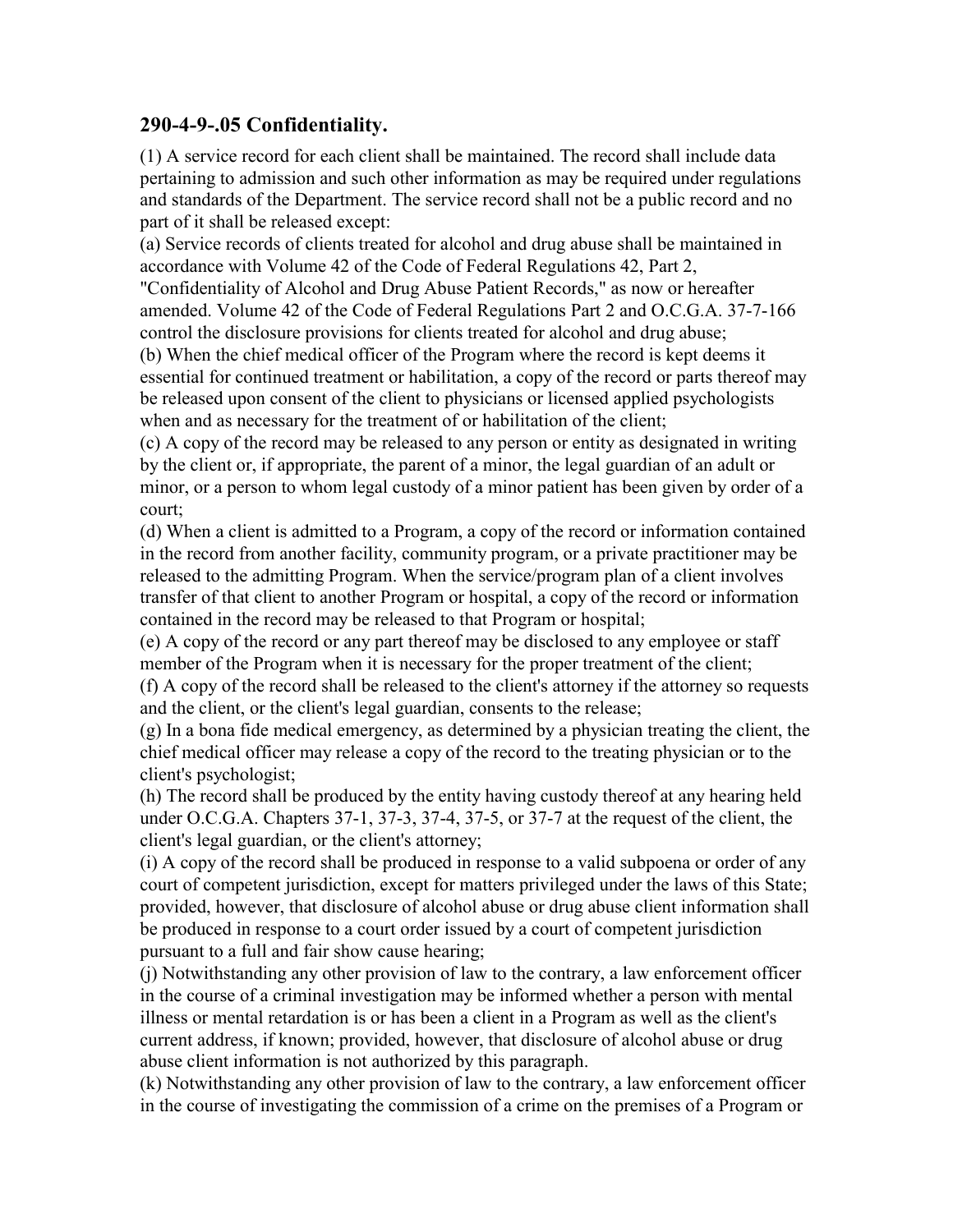against Program personnel or a threat to commit such a crime may be informed as to the circumstances of the incident, including whether the individual allegedly committing or threatening to commit a crime is or has been a client in the Program, and the name, address, and last known whereabouts of any alleged client perpetrator. (2) Any disclosure authorized by this section or any unauthorized disclosure of confidential or privileged client information or communication shall not in any way abridge or destroy the confidential or privileged character thereof, except for the purpose for which such authorized disclosure is made. Any person making a disclosure authorized by this section shall not be liable to the client or any other person notwithstanding any contrary provision of O.C.G.A. Section 24-9, Article 2, as now or hereafter amended. Authority O.C.G.A. Chap. 37-2; Secs. 37-1-53; 37-3-166 through 168; 37-4-125 through 127; 37-7-166 through 168; 37-8-50. **History.** Original Rule entitled "Confidentiality" was filed on January 9, 1987; effective January 29, 1987. **Repealed:** New Rule of same title adopted. F. Aug. 18, 1994; eff. Sept. 16, 1994, as specified by the Agency.